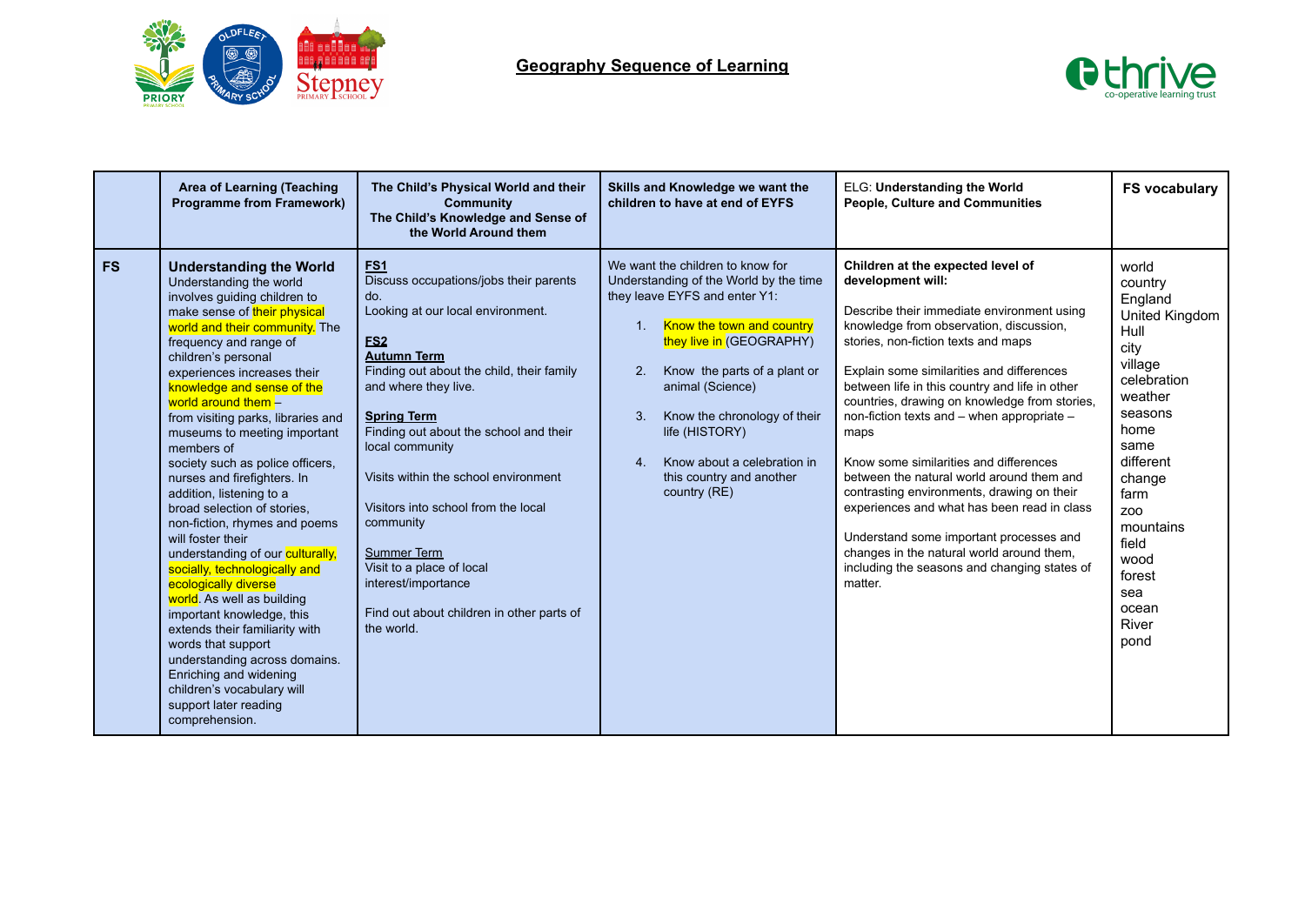



| <b>Domains</b>                                                        |                                                                           |                                    |                         |  |  |
|-----------------------------------------------------------------------|---------------------------------------------------------------------------|------------------------------------|-------------------------|--|--|
| Investigate and interpret the world<br>Build an overview of geography |                                                                           | Communicate<br>(Tier 3 vocabulary) |                         |  |  |
|                                                                       |                                                                           | Theme specific                     | <b>Subject specific</b> |  |  |
|                                                                       | <b>GEOGRAPHY Coverage of Domains: Progression of Knowledge and Skills</b> |                                    |                         |  |  |

| Year   | <b>Theme</b>                                                                                 |                                                                                                                                                                                | <b>Strands</b>                                                               |                                                                                                     |                                                                                                                                                                                                                                                                                                                                                   |
|--------|----------------------------------------------------------------------------------------------|--------------------------------------------------------------------------------------------------------------------------------------------------------------------------------|------------------------------------------------------------------------------|-----------------------------------------------------------------------------------------------------|---------------------------------------------------------------------------------------------------------------------------------------------------------------------------------------------------------------------------------------------------------------------------------------------------------------------------------------------------|
| Year 1 | <b>Priory/Oldfleet Primary</b><br>School<br>(fieldwork around the school<br>and its grounds) | Keys and symbols<br>Read maps<br>Draw maps/plans<br>Digital maps<br>Use images<br>Use a compass<br>Observe/measure<br>Locate<br>Record<br>Ask questions<br>Present information | Location<br>Place<br>Human geography<br>Physical geography<br>Climate        | classroom<br>corridor<br>field<br>playground<br>pond<br>Priory / Oldfleet Primary<br>School<br>quad | <b>KEY STAGE 1</b><br>atlas<br>beach<br>beyond<br>capital city<br>characteristics<br>city<br>cliff<br>coast<br>contains<br>continent<br>country<br>environment<br>equator<br>factory<br>farm<br>forest<br>further/furthest<br>globe<br>harbour<br>higher/lower<br>hot and cold<br>house<br>human<br>key<br>landmarks<br>landscape<br>left / right |
|        | <b>Farming</b>                                                                               | Keys and symbols<br>Read maps<br>Draw maps/plans<br>Digital maps<br>Use images<br>Use a compass<br>Observe/measure<br>Locate<br>Record<br>Ask questions<br>Present information | Location<br>Place<br>Human geography<br>Physical geography<br><b>Climate</b> | arable<br>crops<br>dairy<br>farm<br>livestock<br>pasture<br>rural<br>seasons<br>urban               |                                                                                                                                                                                                                                                                                                                                                   |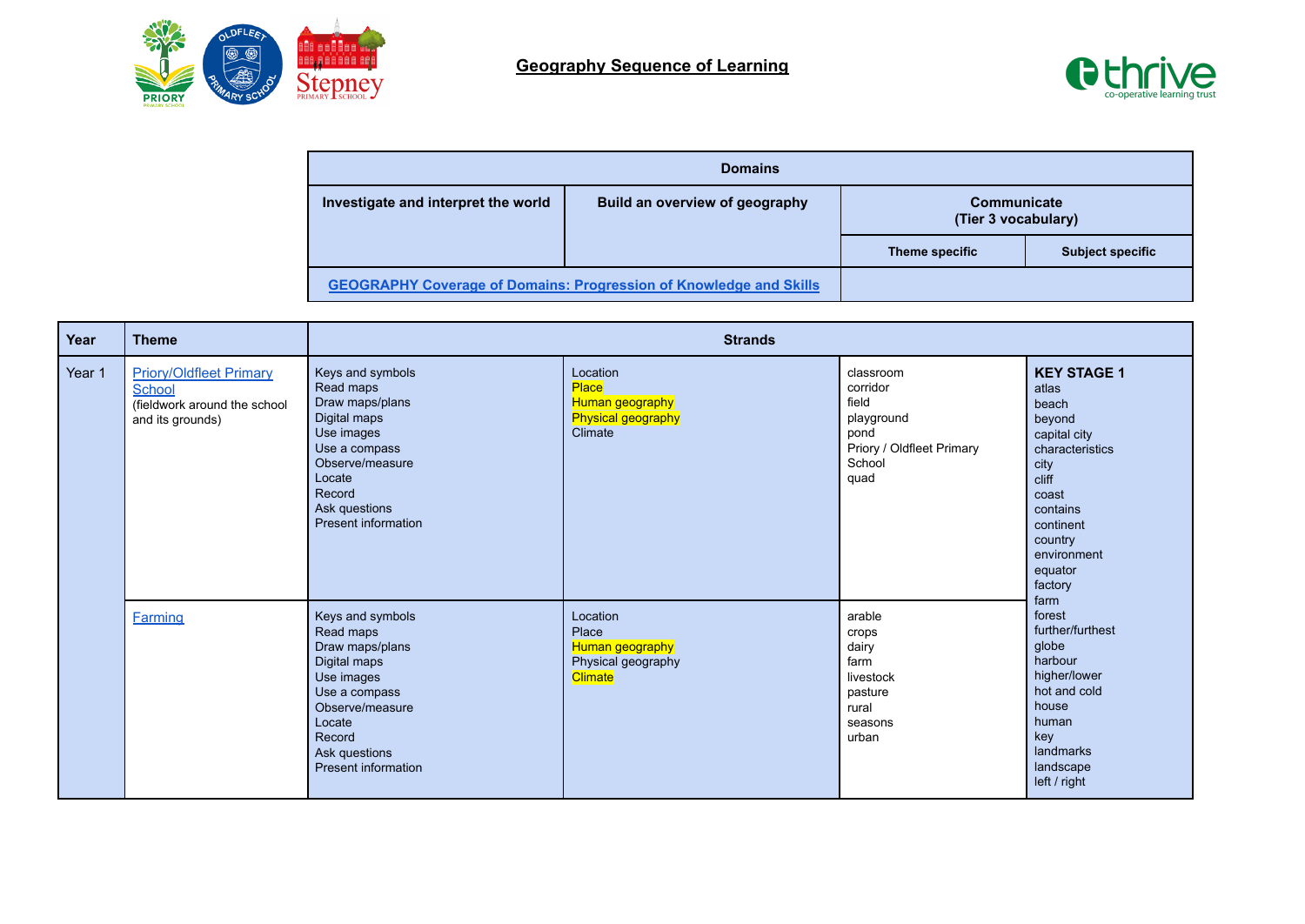



|  | <b>What a Wonderful World</b><br>World and UK map work<br>(7 continents, 5 oceans, focus<br>on 4 countries in UK) | Keys and symbols<br>Read maps<br>Draw maps/plans<br>Digital maps<br>Use images<br>Use a compass<br>Observe/measure<br>Locate<br>Record<br>Ask questions<br>Present information | Location<br>Place<br>Human geography<br>Physical geography<br>Climate | Africa<br>Antarctica<br>Arctic Ocean<br>Asia<br><b>Atlantic Ocean</b><br><b>Belfast</b><br>Cardiff<br>Edinburgh<br>England<br>Europe<br>Indian Ocean<br>London<br><b>North America</b><br>Northern Ireland<br>Oceania<br>Pacific Ocean<br>Scotland<br>South America<br>Southern Ocean<br>United Kingdom<br>Wales | locality<br>locate<br>map<br>mountain<br>near / far<br>ocean<br>office<br>physical<br>plan<br>port<br>river<br>route<br>scale<br>sea<br>season<br>shop<br>soil<br>surroundings<br>symbols<br>town<br>United Kingdom<br>valley<br>vegetation<br>village<br>weather<br>world |
|--|-------------------------------------------------------------------------------------------------------------------|--------------------------------------------------------------------------------------------------------------------------------------------------------------------------------|-----------------------------------------------------------------------|------------------------------------------------------------------------------------------------------------------------------------------------------------------------------------------------------------------------------------------------------------------------------------------------------------------|----------------------------------------------------------------------------------------------------------------------------------------------------------------------------------------------------------------------------------------------------------------------------|
|--|-------------------------------------------------------------------------------------------------------------------|--------------------------------------------------------------------------------------------------------------------------------------------------------------------------------|-----------------------------------------------------------------------|------------------------------------------------------------------------------------------------------------------------------------------------------------------------------------------------------------------------------------------------------------------------------------------------------------------|----------------------------------------------------------------------------------------------------------------------------------------------------------------------------------------------------------------------------------------------------------------------------|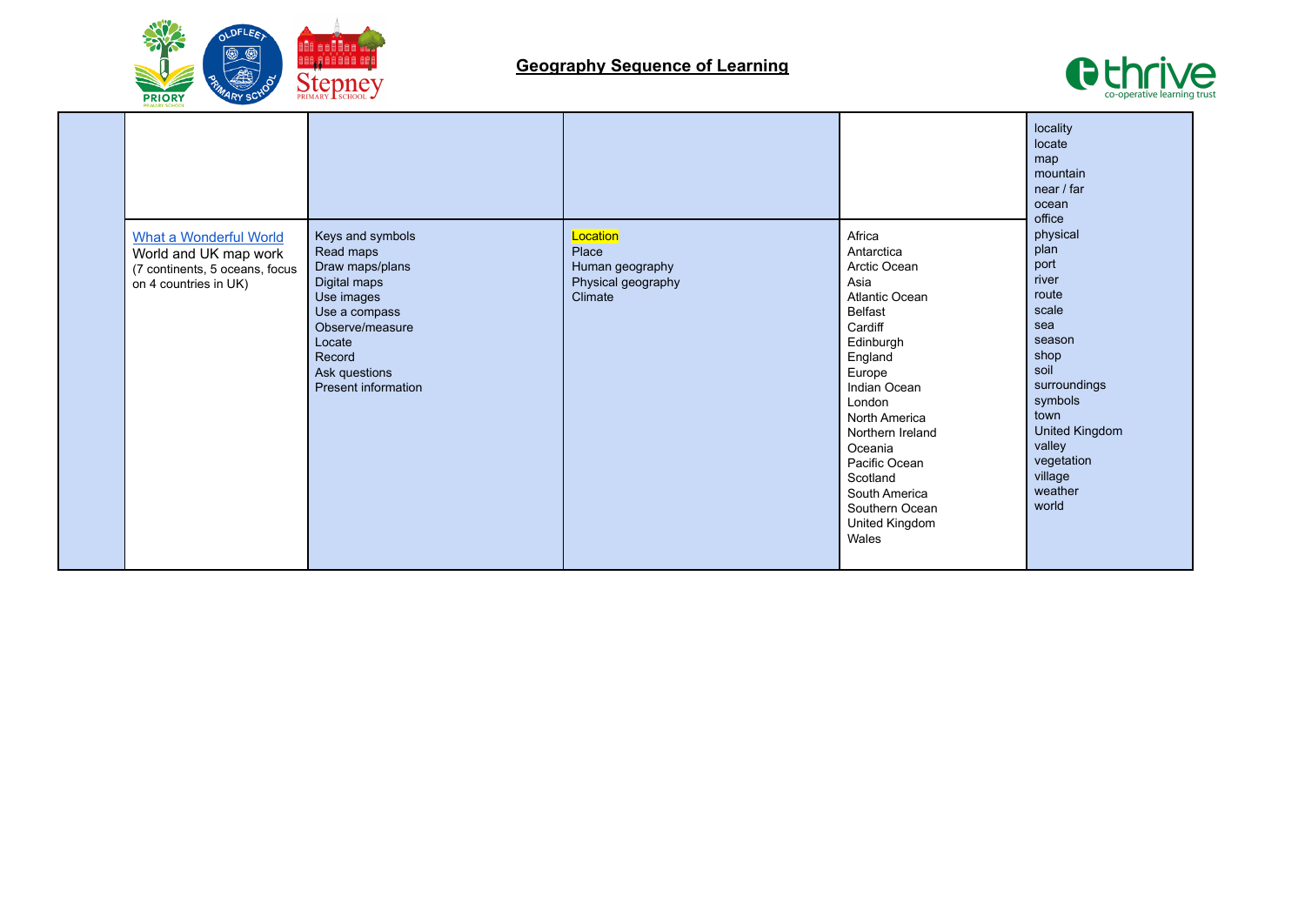



| Year 2 | Local area<br>(mapwork, fieldwork around<br>local area)                                                                | Keys and symbols<br>Read maps<br>Draw maps/plans<br>Digital maps<br>Use images<br>Use a compass<br>Observe/measure<br>Locate<br>Record<br>Ask questions<br>Present information | Location<br>Place<br>Human geography<br><b>Physical geography</b><br>Climate        | classroom<br>Cooplands<br>corridor<br>cycle path<br>field<br>garden<br>local<br>path<br>playground<br>Pond<br>Priory / Oldfleet Primary<br>School<br>Priory Road<br>Rispins<br>road                                                  |  |
|--------|------------------------------------------------------------------------------------------------------------------------|--------------------------------------------------------------------------------------------------------------------------------------------------------------------------------|-------------------------------------------------------------------------------------|--------------------------------------------------------------------------------------------------------------------------------------------------------------------------------------------------------------------------------------|--|
|        | <b>Hot and cold locations</b><br>(7 continents and 5 oceans,<br>world map work inc. equator,<br>North and South Poles) | Keys and symbols<br>Read maps<br>Draw maps/plans<br>Digital maps<br>Use images<br>Use a compass<br>Observe/measure<br>Locate<br>Record<br>Ask questions<br>Present information | Location<br>Place<br>Human geography<br>Physical geography<br><b>Climate</b>        | Africa<br>Antarctica<br>Arctic Ocean<br>Atlantic Ocean<br>Asia<br>climate<br>cold<br>Europe<br>hot<br>ice caps / sheet<br>Indian Ocean<br>North America<br>Oceania<br>Pacific Ocean<br>rainforest<br>South America<br>Southern Ocean |  |
|        | <b>Compare Hull and</b><br>Freetown<br>(geographical similarities and<br>differences)                                  | Keys and symbols<br>Read maps<br>Draw maps/plans<br>Digital maps<br>Use images<br>Use a compass<br>Observe/measure<br>Locate                                                   | Location<br>Place<br>Human geography<br><b>Physical geography</b><br><b>Climate</b> | Africa<br>climate<br>culture<br>Europe<br>Freetown<br>Hull<br>Sierra Leone<br>United Kingdom                                                                                                                                         |  |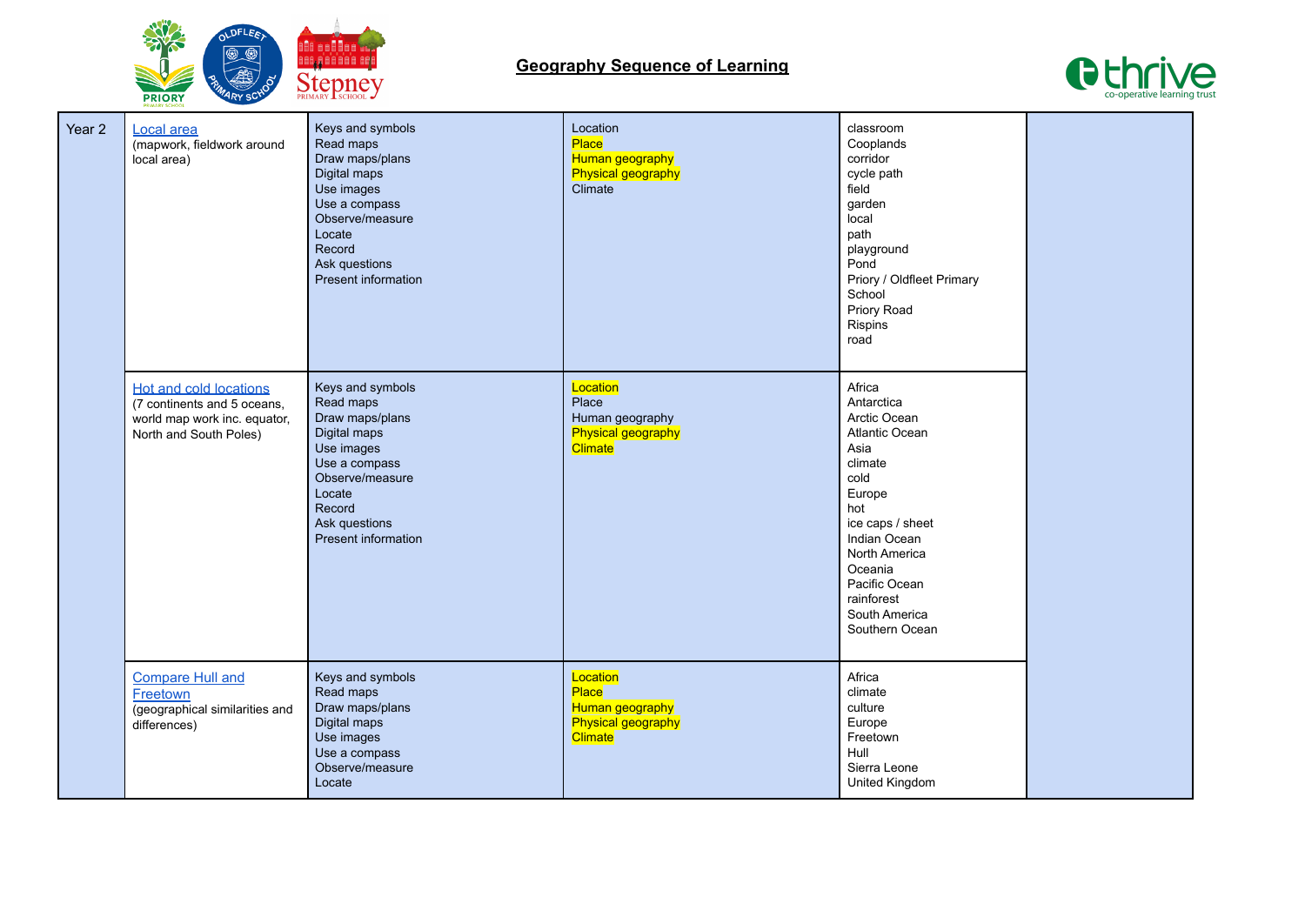



|                   |                                                                                                                             | Record<br>Ask questions<br>Present information                                                                                                                                 |                                                                              |                                                                                                                                                                                                                                                                                                                                                                 |                                                                                                                                                                                                                                                                                                                                                                                                                                     |
|-------------------|-----------------------------------------------------------------------------------------------------------------------------|--------------------------------------------------------------------------------------------------------------------------------------------------------------------------------|------------------------------------------------------------------------------|-----------------------------------------------------------------------------------------------------------------------------------------------------------------------------------------------------------------------------------------------------------------------------------------------------------------------------------------------------------------|-------------------------------------------------------------------------------------------------------------------------------------------------------------------------------------------------------------------------------------------------------------------------------------------------------------------------------------------------------------------------------------------------------------------------------------|
| Year <sub>3</sub> | <b>United Kingdom</b><br>(counties, cities,<br>topographical features,<br>land-use patterns, changes<br>over time)          | Keys and symbols<br>Read maps<br>Draw maps/plans<br>Digital maps<br>Use images<br>Use a compass<br>Observe/measure<br>Locate<br>Record<br>Ask questions<br>Present information | Location<br>Place<br>Human geography<br>Physical geography<br>Climate        | coordinates<br>counties (48)<br>East Anglia<br>East Midlands (Greater)<br>London<br>grid<br><b>Hebrides</b><br>hills<br>mountains<br>nine regions<br>North East<br>North West<br>Orkney<br>Population<br>Reference<br>region<br>rivers<br>Shetland<br>South East<br>South West<br>Islands<br>United Kingdom<br><b>West Midlands</b><br>Yorkshire and the Humber | <b>KEY STAGE 2</b><br>All of the above and<br><b>Arctic and Antarctic Circle</b><br>eight points of a compass<br>Climate<br>Compare<br>Coordinates<br>Contrast<br>Degrees<br>Easting<br>Northing<br>equator<br>features<br>formation<br>latitude<br>longitude<br>major cities<br>marine<br>Northern Hemisphere<br><b>Ordnance Survey</b><br>Prime /Greenwich Meridian<br>time zones<br>region<br>sketch maps<br>Southern Hemisphere |
|                   | <b>Mountains</b><br>(locate mountain ranges<br>around the world, how<br>mountains are formed, land<br>use around mountains) | Keys and symbols<br>Read maps<br>Draw maps/plans<br>Digital maps<br>Use images<br>Use a compass<br>Observe/measure<br>Locate<br>Record<br>Ask questions<br>Present information | Location<br>Place<br>Human geography<br><b>Physical geography</b><br>Climate | Alps<br>Andes<br>dome mountain<br>Everest<br>fault-block mountain<br>fold mountain<br>Himalayas<br>Kilimanjaro<br>mountain range<br>peak<br>plateau mountain<br>ridge<br>Rocky mountains<br>summit                                                                                                                                                              | spatial variation<br>square miles<br>terrestrial<br>topographical<br>Tropics of Cancer and<br>Capricorn<br>4 and 6 figure grid<br>references                                                                                                                                                                                                                                                                                        |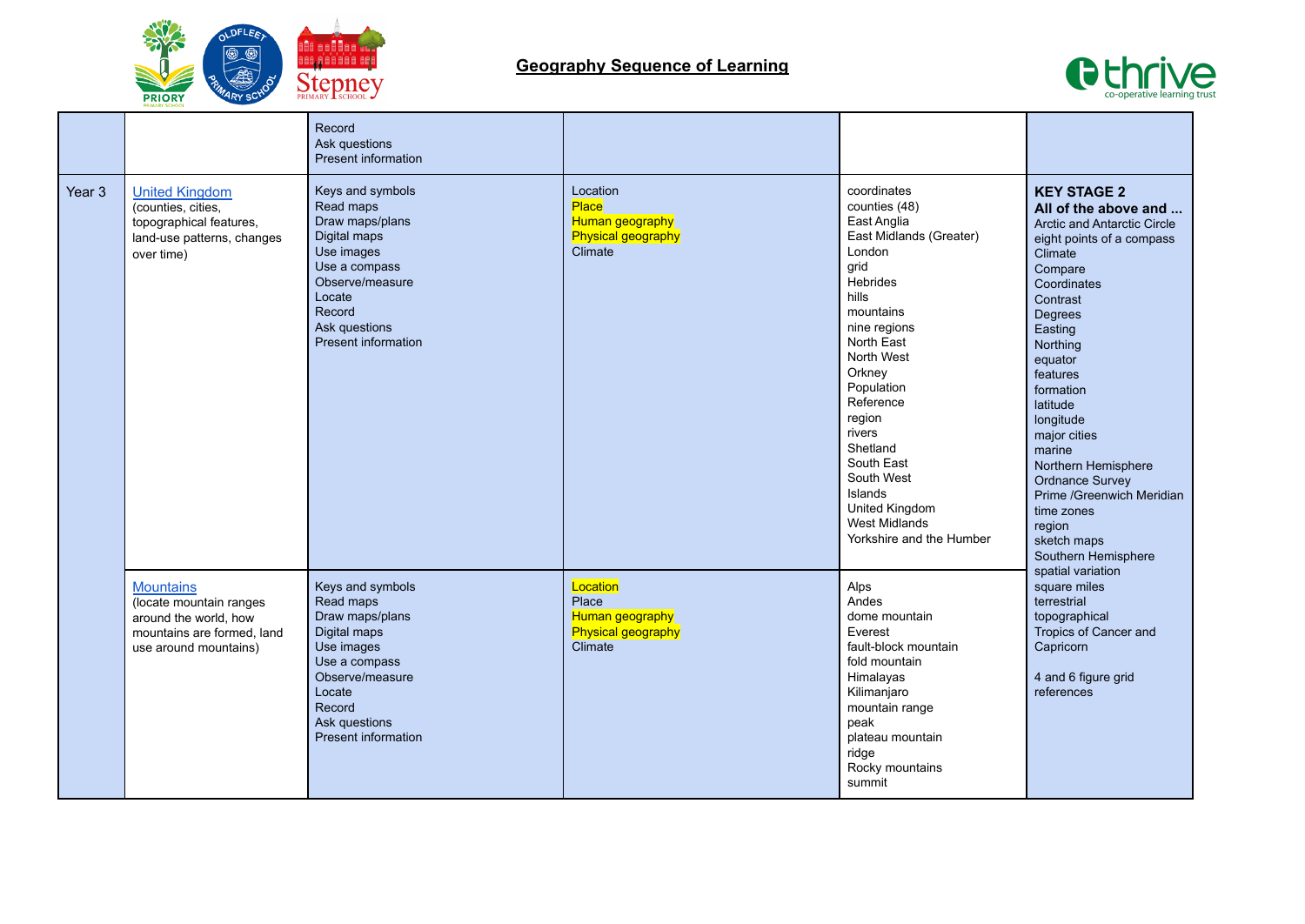



|        | <b>Coasts</b><br>(changes over time, land-use<br>patterns, focus on Yorkshire<br>coastline)                                                                 | Keys and symbols<br>Read maps<br>Draw maps/plans<br>Digital maps<br>Use images<br>Use a compass<br>Observe/measure<br>Locate<br>Record<br>Ask questions<br>Present information                                                                                                    | Location<br>Place<br>Human geography<br><b>Physical geography</b><br>Climate                                                                                        | tectonic plates<br>volcanic mountain<br>abrasion<br>arch<br>bay<br>beach<br>cave<br>cliff<br>coasts<br>deposition<br>erosion<br>headland<br>longshore drift<br>rocks<br>sand<br>sand dunes<br>stack<br>stump |  |
|--------|-------------------------------------------------------------------------------------------------------------------------------------------------------------|-----------------------------------------------------------------------------------------------------------------------------------------------------------------------------------------------------------------------------------------------------------------------------------|---------------------------------------------------------------------------------------------------------------------------------------------------------------------|--------------------------------------------------------------------------------------------------------------------------------------------------------------------------------------------------------------|--|
| Year 4 | <b>Compare UK and Sierra</b><br>Leone<br><b>Settlement areas</b><br>(land use, economic/trade<br>links, location to<br>rivers/vegetation/coast,<br>mapwork) | Keys and symbols<br>Read maps<br>Draw maps/plans<br>Digital maps<br>Use images<br>Use a compass<br>Observe/measure<br>Locate<br>Record<br>Ask questions<br>Present information<br>Keys and symbols<br>Read maps<br>Draw maps/plans<br>Digital maps<br>Use images<br>Use a compass | Location<br>Place<br>Human geography<br><b>Physical geography</b><br><b>Climate</b><br>Location<br>Place<br>Human geography<br><b>Physical geography</b><br>Climate | Africa<br>culture<br>Europe<br>land use<br>location<br>Sierra Leone<br>society<br>sovereign<br>state<br>union<br>United Kingdom<br>city<br>dispersed<br>economy<br>economic activity<br>finance<br>hamlet    |  |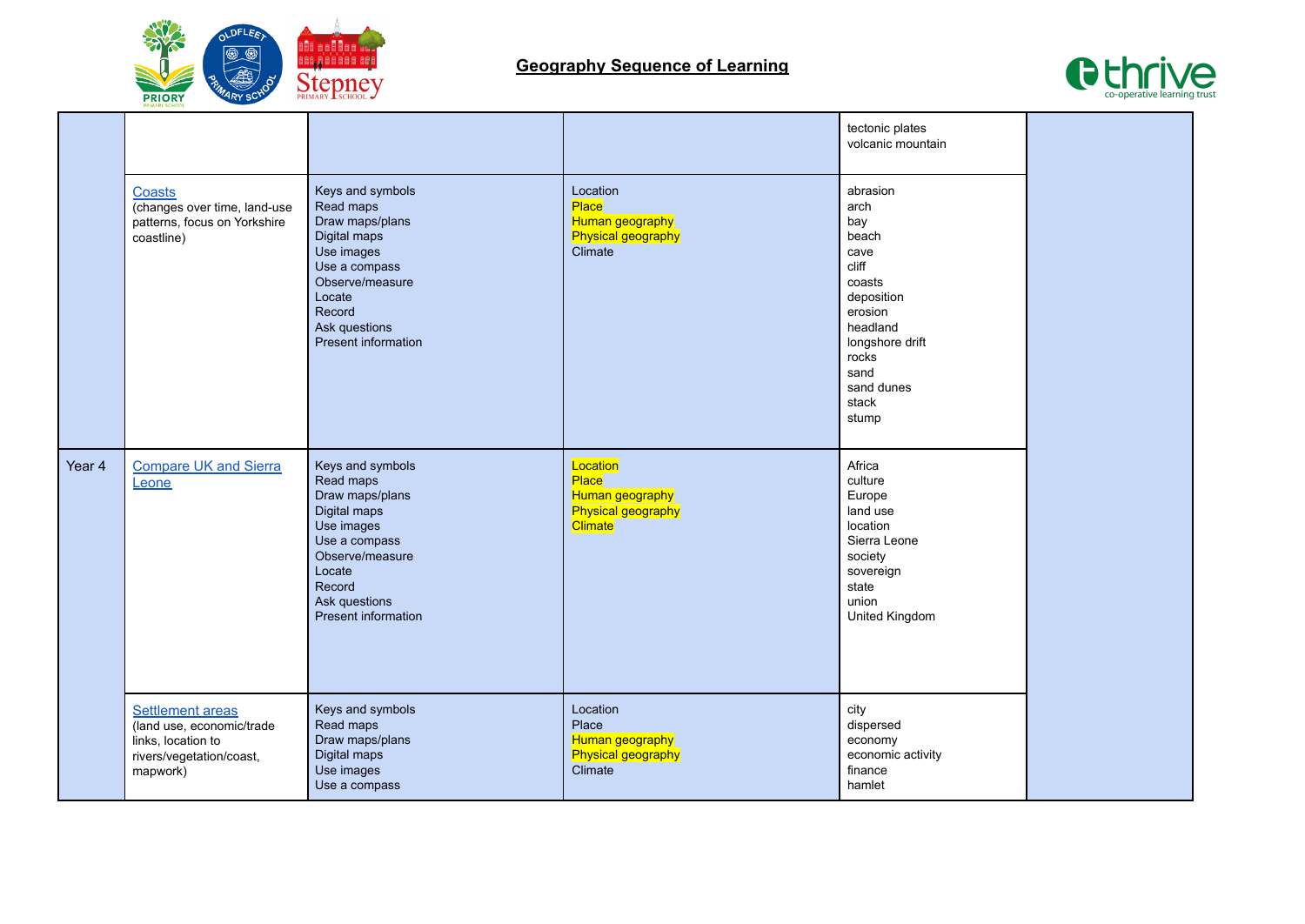



|        |                                                                                                                   | Observe/measure<br>Locate<br>Record<br>Ask questions<br>Present information                                                                                                           |                                                                                     | land use<br>linear<br>natural resources<br>nucleated<br>retail<br>town<br>trade links<br>village                                                                                          |  |
|--------|-------------------------------------------------------------------------------------------------------------------|---------------------------------------------------------------------------------------------------------------------------------------------------------------------------------------|-------------------------------------------------------------------------------------|-------------------------------------------------------------------------------------------------------------------------------------------------------------------------------------------|--|
|        | <b>Biomes</b><br>(vegetation belts, climate<br>zones, weather, latitude,<br>longitude, hemisphere,<br>tropics)    | Keys and symbols<br>Read maps<br>Draw maps/plans<br>Digital maps<br>Use images<br>Use a compass<br>Observe/measure<br>Locate<br>Record<br>Ask questions<br>Present information        | Location<br>Place<br>Human geography<br><b>Physical geography</b><br><b>Climate</b> | anemometer<br>aquatic biome<br>biome<br>climate zone<br>desert<br>earthquake<br>ecosystem<br>epicentre<br>forest<br>grassland<br>rainforest<br>tectonic<br>tundra<br>vegetation<br>zenith |  |
| Year 5 | <b>Compare Europe to the</b><br><b>UK</b><br>(environmental regions, key<br>features, countries, major<br>cities) | Keys and symbols<br>Read maps<br>Draw maps/plans<br>Digital maps<br>Use images<br>Use a compass<br>Observe/measure<br>Locate<br>Record<br>Ask questions<br><b>Present information</b> | Location<br>Place<br>Human geography<br><b>Physical geography</b><br><b>Climate</b> | <b>Baltic Sea</b><br>Black sea<br>climate<br>Europe<br>(the names of some European<br>countries and cities)<br>Mediterranean sea<br>North Sea<br>tourism<br>United Kingdom<br>weather     |  |
|        | <b>Natural disasters</b><br>(volcanoes, flooding,<br>tsunamis, earthquakes,<br>tornadoes, locate prime areas      | Keys and symbols<br>Read maps<br>Draw maps/plans<br>Digital maps                                                                                                                      | Location<br>Place<br>Human geography<br><b>Physical geography</b>                   | active<br>avalanche<br>dormant<br>drought                                                                                                                                                 |  |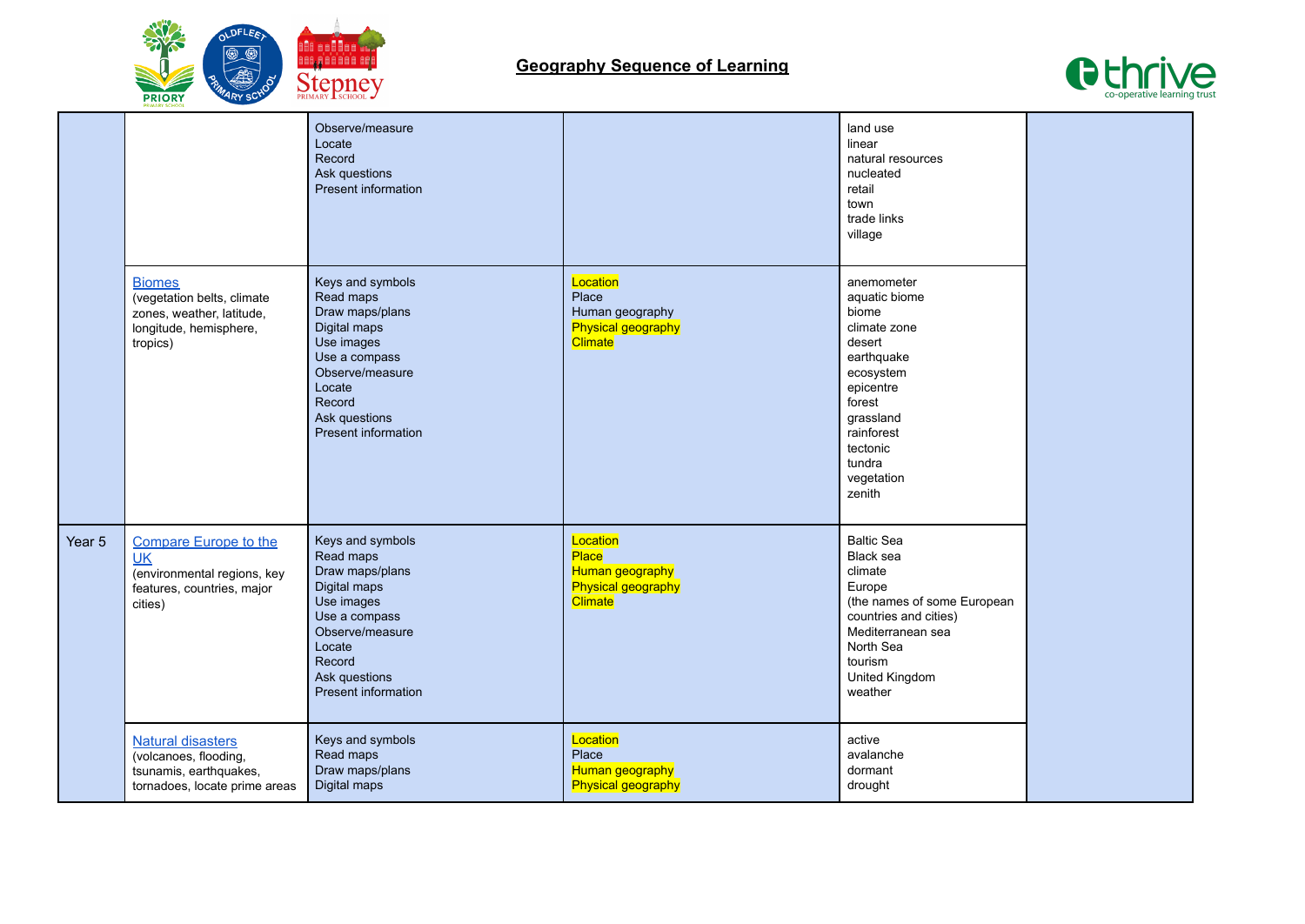



|                   | on maps)                                                                                        | Use images<br>Use a compass<br>Observe/measure<br>Locate<br>Record<br>Ask questions<br>Present information                                                                     | Climate                                                                      | earthquake<br>epicentre<br>eruption<br>flood<br>lava<br>magma<br>tectonic plates<br>tornado<br>tsunami<br>volcano<br>wildfire                                                                                                                                                                                                       |  |
|-------------------|-------------------------------------------------------------------------------------------------|--------------------------------------------------------------------------------------------------------------------------------------------------------------------------------|------------------------------------------------------------------------------|-------------------------------------------------------------------------------------------------------------------------------------------------------------------------------------------------------------------------------------------------------------------------------------------------------------------------------------|--|
|                   | <b>Rivers</b><br>(water cycle, a river's journey,<br>locate key rivers in the UK<br>and beyond) | Keys and symbols<br>Read maps<br>Draw maps/plans<br>Digital maps<br>Use images<br>Use a compass<br>Observe/measure<br>Locate<br>Record<br>Ask questions<br>Present information | Location<br>Place<br>Human geography<br><b>Physical geography</b><br>Climate | basin<br>channel<br>confluence<br>current<br>delta<br>deposition<br>downstream<br>erosion<br>estuary<br>flood<br>floodplain<br>gorge<br>meander<br>mouth<br>oxbow lake<br>reservoir<br>riverbank<br>river bed<br>sediment<br>silt<br>source<br>stream<br>tidal river<br>tributary transportation<br>upstream<br>waterfall<br>valley |  |
| Year <sub>6</sub> | <b>World trade</b><br>(distribution of natural<br>resources, economic activity)                 | Keys and symbols<br>Read maps<br>Draw maps/plans                                                                                                                               | Location<br>Place<br>Human geography                                         | consumer<br>distributor<br>economy                                                                                                                                                                                                                                                                                                  |  |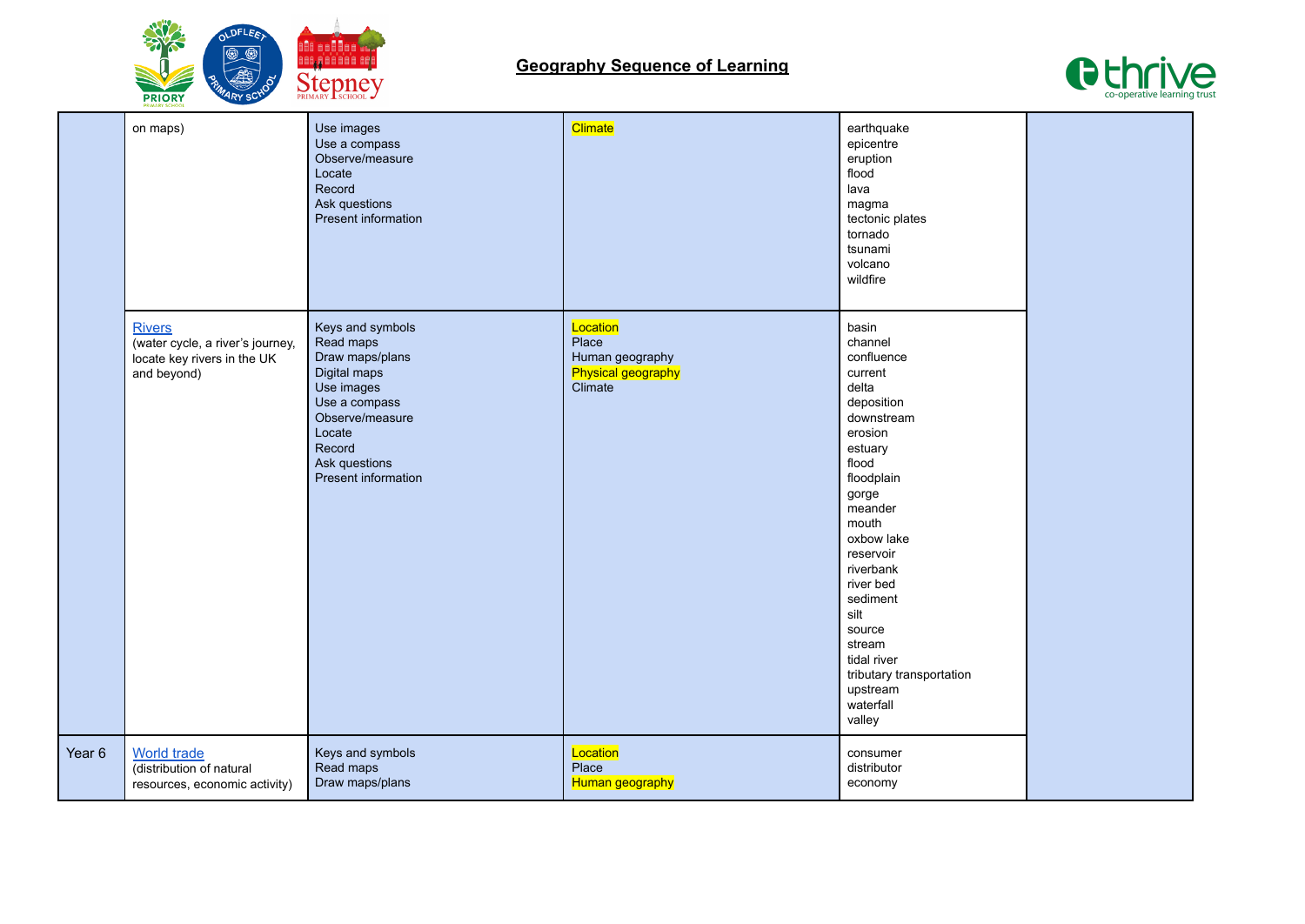



|                                                                                                                                                     | Digital maps<br>Use images<br>Use a compass<br>Observe/measure<br>Locate<br>Record<br>Ask questions<br><b>Present information</b>                                                     | Physical geography<br>Climate                                                       | energy<br>export<br>farming<br>fossil fuel<br>import<br>manufacturing<br>mineral<br>mining<br>non-renewable<br>plantation<br>primary<br>product<br>profit<br>raw materials<br>renewable energy<br>retailer<br>secondary<br>service industry<br>supplier<br>tertiary<br>trade links |  |
|-----------------------------------------------------------------------------------------------------------------------------------------------------|---------------------------------------------------------------------------------------------------------------------------------------------------------------------------------------|-------------------------------------------------------------------------------------|------------------------------------------------------------------------------------------------------------------------------------------------------------------------------------------------------------------------------------------------------------------------------------|--|
| <b>Compare North and South</b><br>America to UK and Europe                                                                                          | Keys and symbols<br>Read maps<br>Draw maps/plans<br>Digital maps<br>Use images<br>Use a compass<br>Observe/measure<br>Locate<br>Record<br>Ask questions<br><b>Present information</b> | Location<br>Place<br>Human geography<br>Physical geography<br>Climate               | economics<br>Europe<br>Grand Canyon<br>North America<br>Peruvian Andes<br>plate tectonicS<br>South America<br>state<br>tourism<br>United Kingdom                                                                                                                                   |  |
| Sustainability<br>(distribution of natural<br>resources, renewable and<br>non-renewable energy, impact<br>of today's world on the natural<br>world) | Keys and symbols<br>Read maps<br>Draw maps/plans<br>Digital maps<br>Use images<br>Use a compass<br>Observe/measure<br>Locate<br>Record<br>Ask questions                               | Location<br>Place<br>Human geography<br><b>Physical geography</b><br><b>Climate</b> | carbon footprint<br>climate change<br>deforestation<br>drought<br>economic sustainability<br>environmental sustainability<br>finite<br>flooding<br>global warming<br>greenhouse gases                                                                                              |  |